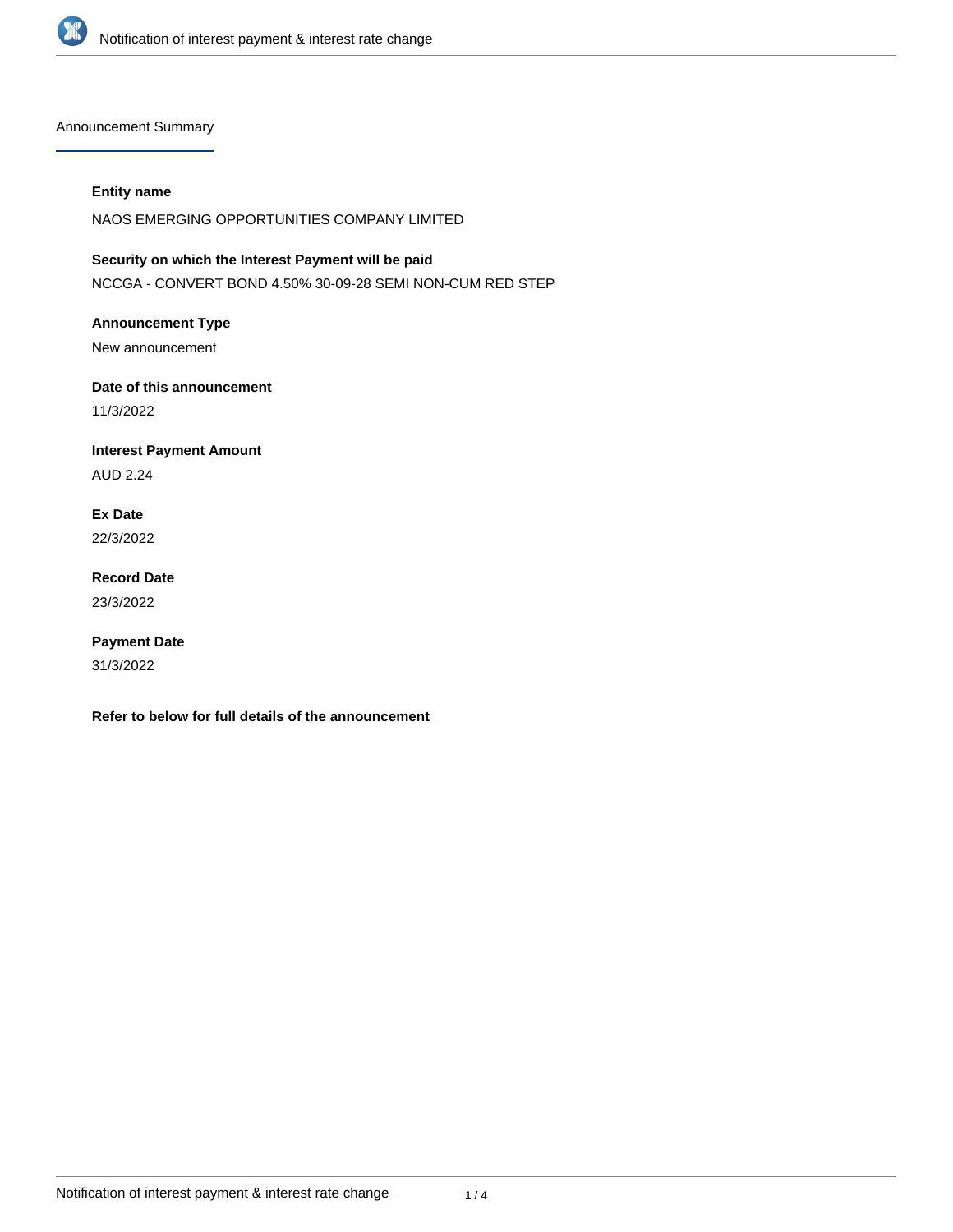

Announcement Details

Part 1 - Entity and announcement details

#### **1.1 Name of +Entity**

NAOS EMERGING OPPORTUNITIES COMPANY LIMITED

# **1.2 Registered Number Type**

ACN

**Registration Number**

161106510

# **1.3 ASX issuer code**

NCC

# **1.4 The announcement is**

New announcement

### **1.5 Date of this announcement**

11/3/2022

# **1.6 ASX +Security Code for Interest Payment NCCGA**

## **ASX +Security Description**

CONVERT BOND 4.50% 30-09-28 SEMI NON-CUM RED STEP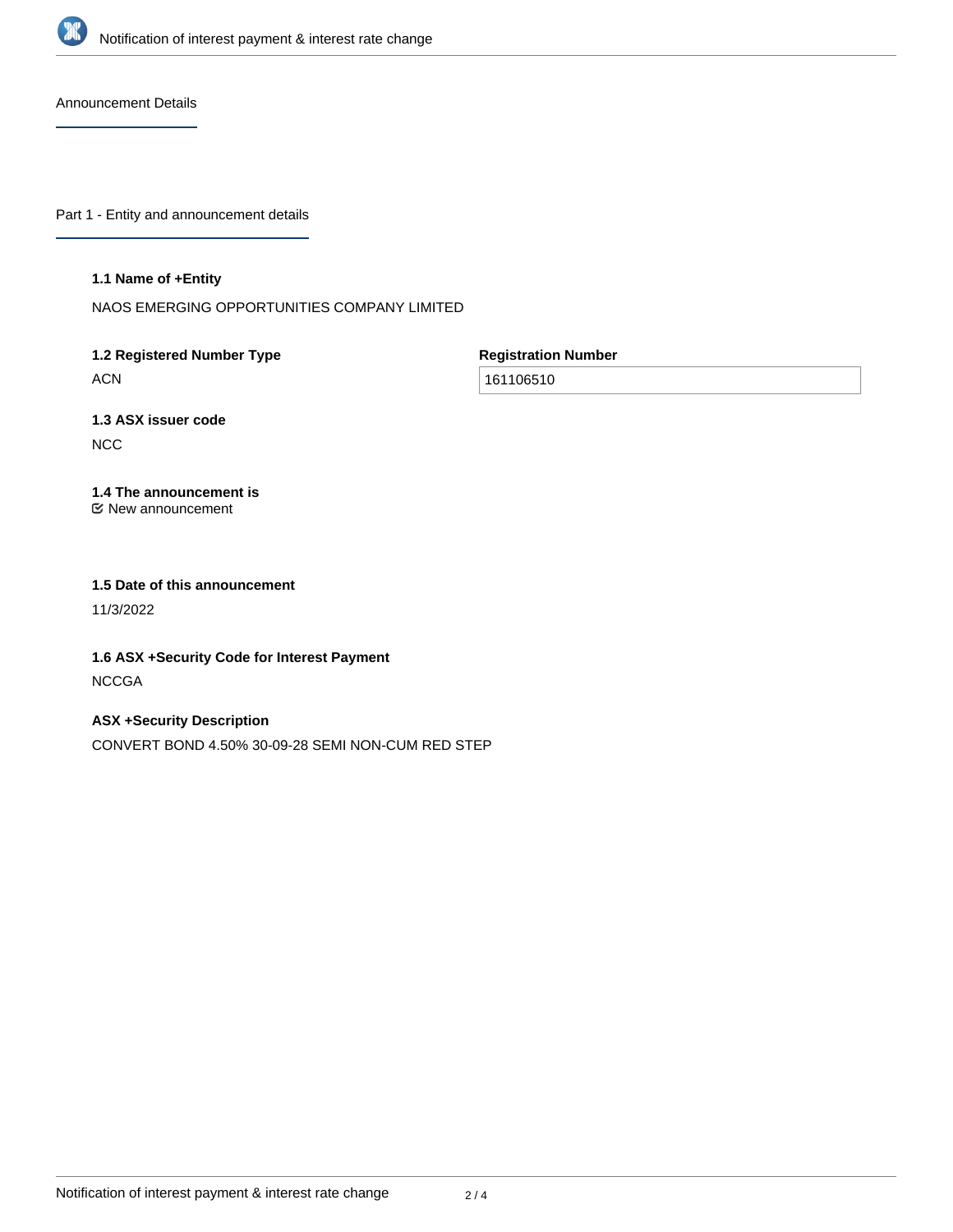

Part 2A - Interest period dates and interest payment details

| 2A.1 Payment date                                                           | 2A.2+Record Date                                                                           |
|-----------------------------------------------------------------------------|--------------------------------------------------------------------------------------------|
| 31/3/2022                                                                   | 23/3/2022                                                                                  |
| 2A.3 Ex-Date                                                                | 2A.4 First day of payment period                                                           |
| 22/3/2022                                                                   | 30/9/2021                                                                                  |
| 2A.5 Last day of payment period                                             | 2A.6 Number of days in the payment period                                                  |
| 30/3/2022                                                                   | 182                                                                                        |
| 2A.7 Interest rate expressed as a per annum rate<br>4.500000 %              | 2A.8 Interest rate pro-rated for the number of days in the<br>payment period<br>2.243836 % |
| 2A.9 Currency in which the interest payment is made<br>("primary currency") |                                                                                            |

AUD - Australian Dollar

#### **2A.10 Interest payment amount per +security**

AUD 2.24000000

**2A.10(i) Comment on how the interest payment amount per security is calculated**

**2A.11 Are any of the below approvals required for the interest payment before business day 0 of the timetable?**

- **•** Security holder approval
- **Court approval**
- **Lodgement of court order with +ASIC**
- **ACCC approval**
- **FIRB approval**
- **Another approval/condition external to the entity required before business day 0 of the timetable for the interest payment.**

No

**2A.12 Is the interest payment franked?** No

**2A.13 Is the interest payment payable in the form of +securities rather than cash?** No

**2A.14 Does the entity have arrangements relating to currency in which the interest payment is paid to security holders that it wishes to disclose to the market?** No

**2A.15 Is there a principal amount payment component payable?** No